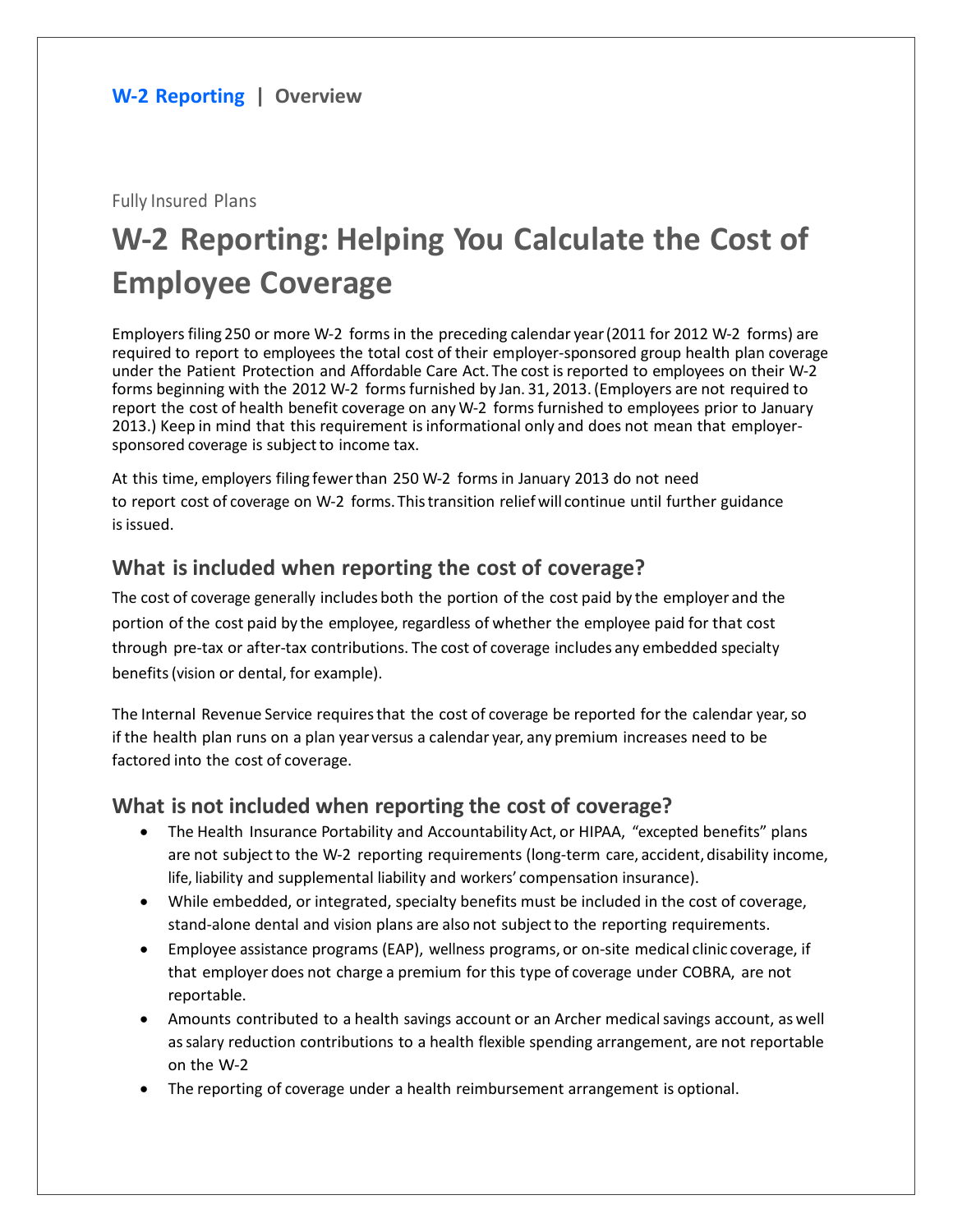## **Who receives the cost of coverage information?**

It's important to note that only the plan subscriber, the primary policyholder, requires the cost of coverage information on his or her W-2 form. Spouses and dependents would not have the cost of coverage on their W-2 forms. Employers report the cost within box 12 with a code DD on the W-2 form designated for cost of employer-sponsored health coverage.

Employers are not required to report the cost of coverage for non-active employees currently receiving health coverage, such as retirees, former employees not receiving compensation from the employer, or an individual to whom the employer is not otherwise required to issue a W-2.

Remember, it isthe number of W-2 forms filed in the previous year, not the number of employees, that the IRS considerswhen determining which employers are obligated to report the cost of coverage.

## **How do you calculate the cost?**

There are three ways the IRS suggests to determine the cost of coverage for employees: applicable COBRA premium method, the modified COBRA premium method or the premium charged method. Only those employers with fully insured plans may use the premium charged method. An employeris not required to use the same method for every plan, but must use the same method with respect to a plan for every employee receiving coverage under that plan.

#### **Premium charged method**

For fully insured plans, this is the actual monthly premium charged by the insurer for each employee's coverage (for example, for single-only coverage or for family coverage, as applicable to the employee) for each period asthe reportable cost for that period.

#### **Applicable COBRA premium method**

Using this method, the reportable cost equalsthe applicable COBRA premium for the coverage period (minus the 2%administrative fee). Simply take the monthly applicable COBRA premium and multiply that by the number of months in the yearthat the employee had the coverage to get the W-2 reportable cost.

#### **Modified COBRA premium method**

An employermay use the modified COBRA premium method only where the employer subsidizes the cost of COBRA coverage. Employers that subsidize the cost of COBRA or charge a COBRA premium equal to the applicable premium from a prior yearmay use the prior year's premium or a good-faith estimate of the full COBRA premium for any subsidized premiums. Multiply that amount by the number of months in the yearthat the employee had the coverage to get the W-2 reportable cost.